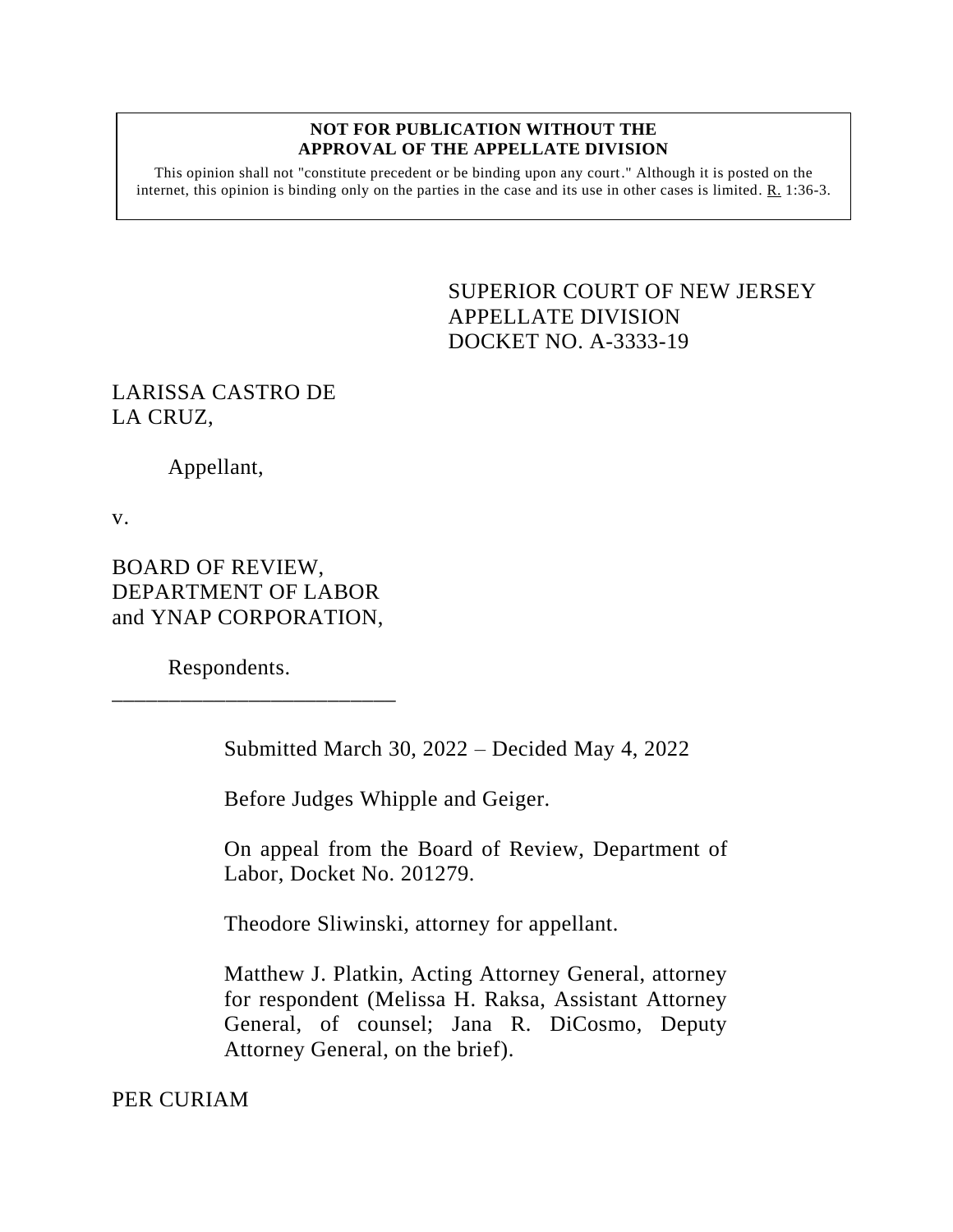Petitioner Larissa Castro de la Cruz appeals from a March 11, 2020 final decision of the Board of Review (Board), Department of Labor, denying her unemployment benefits. We affirm.

In 2012, petitioner began working at YNAP Corporation as a fulfillment associate, which involved heavy lifting. In 2014, she began work as a repairs and quality associate, which did not require heavy lifting but involved lifting and hanging clothes. That same year, she applied for temporary disability benefits "for elbow pain due to lifting heavy stuff, workplace." Her doctor did not certify that her disability was "[d]ue to an accident at work," "not related to his/her work," or "due to a condition which developed because of the work."

In 2018, petitioner was treated for swelling on her elbow. In April 2019, petitioner was diagnosed with carpal tunnel syndrome in her right wrist, and she was referred to physical therapy for lower back pain. Later that year, petitioner was diagnosed with moderate rotator cuff tendinosis in her right shoulder and lateral epicondylitis in her right elbow.

On September 18, 2019, petitioner was deemed eligible for Family and Medical Leave Act<sup>1</sup> leave beginning on September 23, 2019. Petitioner's last physical day of work was September 20, 2019. From September 23, 2019, to

<sup>1</sup> 29 U.S.C. §§ 2601 to -2654.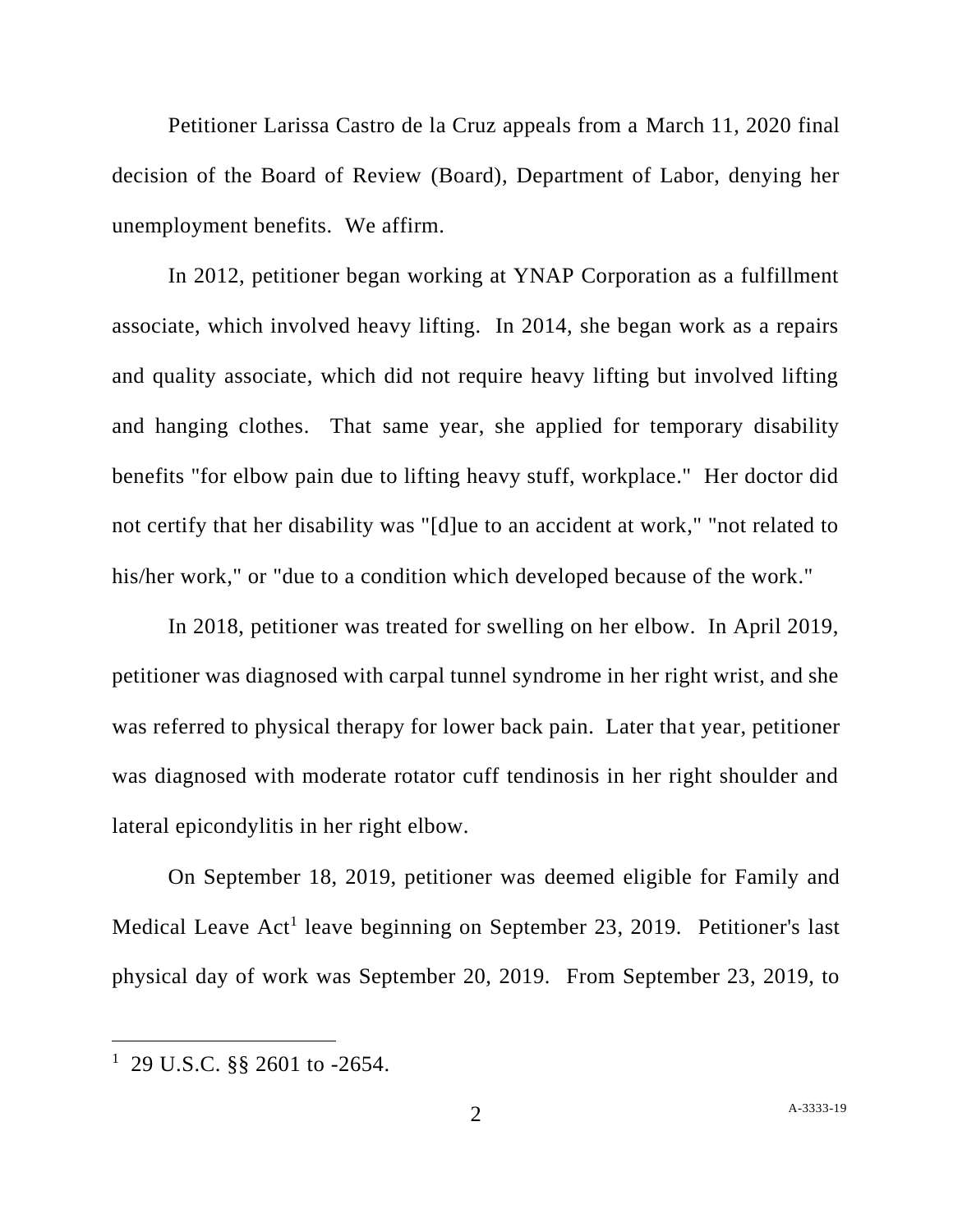November 17, 2019, as documented by a doctor's note, petitioner was "off work . . . for medical reasons." She was on disability leave for eight weeks.

In October 2019, petitioner applied for temporary disability benefits for the period from September 23, 2019 to November 17, 2019. On the claim form, she stated "pain on right shoulder and elbow [from] lifting heavy objects and continue[d] use." Under the question, "Was this injury or illness caused by your job?" she checked the box "no." Petitioner's doctor did not certify that her injuries were caused or aggravated by her job.

Petitioner was supposed to return to work on November 18, 2019. By letter dated November 18, 2019, she resigned from YNAP Corporation. Petitioner wrote:

> I am very sorry to be writing this letter to hand my resignation in due to medical reasons. As you are aware I have been having some medical problems over the past few months and it has left me now unable to continue working.

> I have tried taking time off . . . , but it did very little for me. I have been constantly in pain, and feel that my productivity has been cut in half. That means I can no longer perform my responsibilities to the performance standards of this company.

> I now need to face facts and pay more attention to my health and I am unable to do this whilst I am still working. I do hope that you understand the predicament that I am in. . . .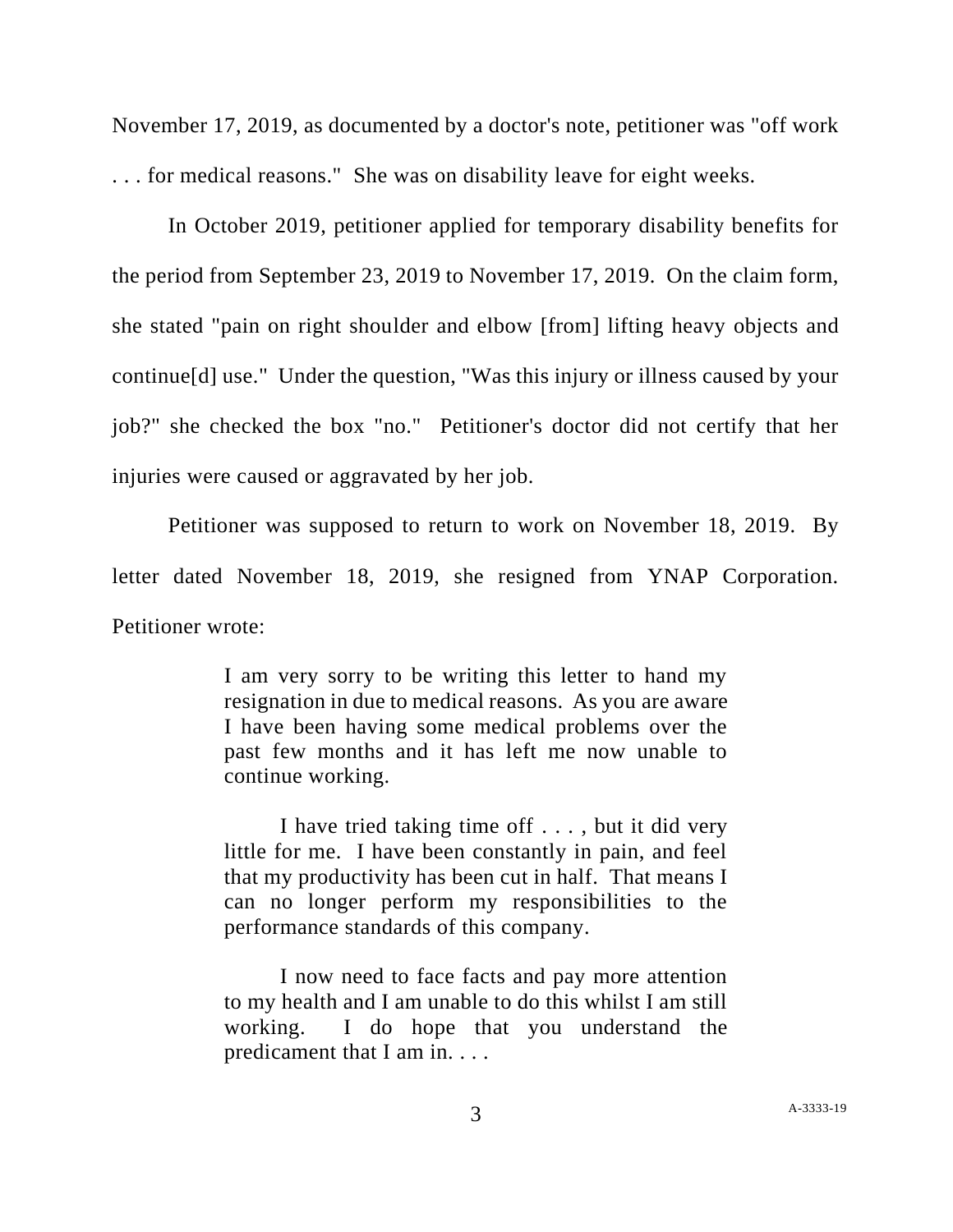I will best be able to care for my health and have a better chance of recovery if I devote full attention to my medical needs now.

On November 24, 2019, petitioner applied for unemployment benefits.

By notice dated December 16, 2019, the New Jersey Department of Labor

and Workforce Development, Division of Unemployment and Disability

Services (Division) notified petitioner:

You are disqualified for benefits from [September 15, 2019] and will continue to be disqualified until you have worked eight or more weeks in employment and have earned at least ten times your weekly benefit rate.

You left work voluntarily on [September 15, 2019].

You indicated when filing your claim that you voluntarily left your job. You do not demonstrate good cause attributable to the work as your reason for leaving. Therefore, you are disqualified for benefits.

By a second notice dated December 16, 2019, the Division notified

petitioner:

You are ineligible for benefits from [November 24, 2019] and will continue to be ineligible until there is a change in the facts upon which this determination is based.

You were not available for work from [November 24, 2019].

You indicated when filing your claim that you are unavailable and/or unable to work. Benefits are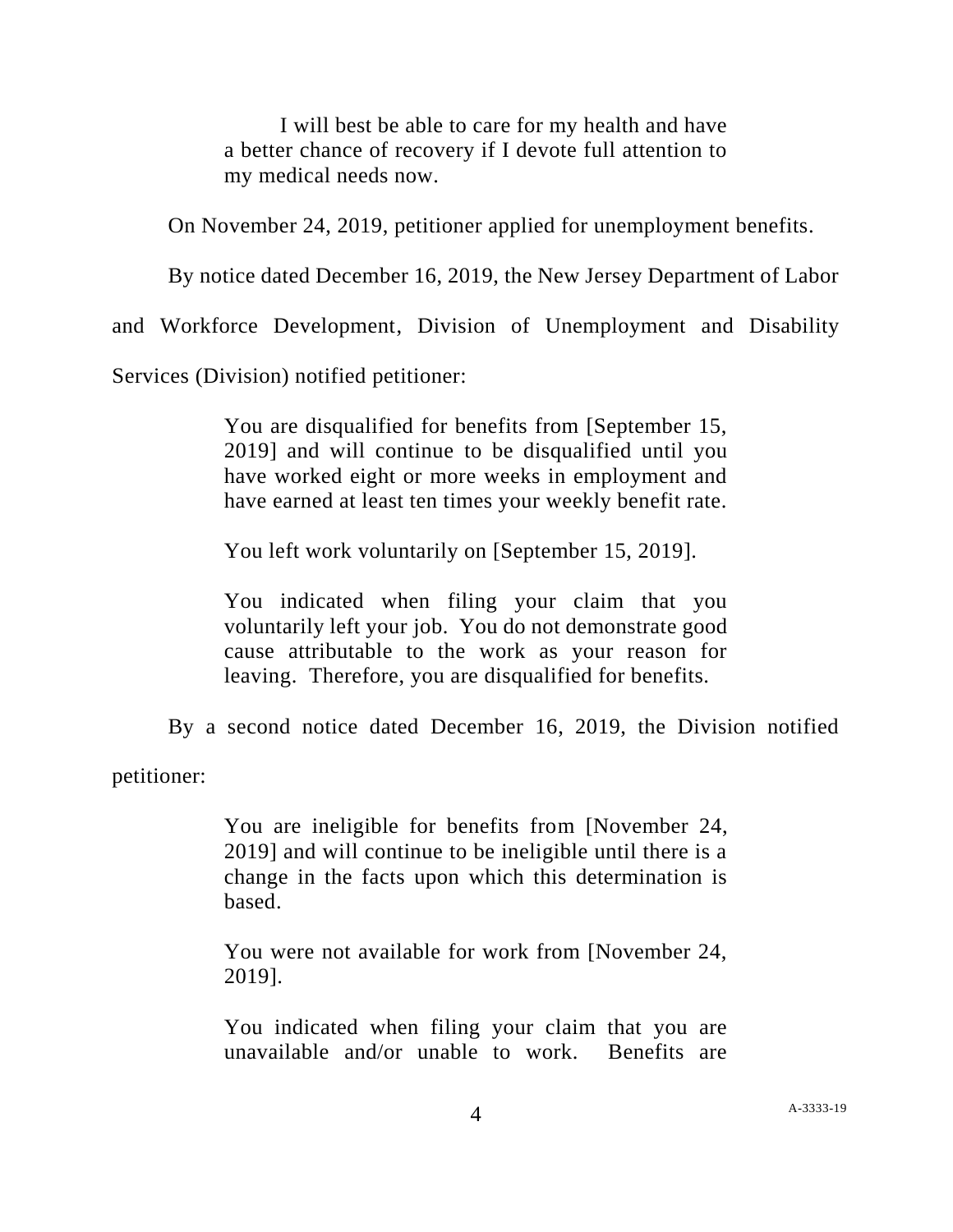payable only when you are able and available for work. Therefore, you are ineligible for benefits.

On December 19, 2019, petitioner appealed to the Appeal Tribunal. On January 30, 2020, the Appeal Tribunal held a hearing in which petitioner participated pro se with an interpreter. The issues were "voluntary leaving and able, available, and actively seeking work."

Petitioner testified she quit her job because her physical health was not improving. Her doctor referred her to physical therapy, which she could not afford. She was diagnosed with tendonitis, bursitis, and another condition in her elbow. Her doctor said that she could not carry heavy things. Petitioner did not ask her employer for a position where she did not have to lift heavy things because her role did not involve heavy lifting. She could not do her job because she was constantly using her hands to carry clothes and shoes. She did not request restricted or light duties from her employer. She resigned because she felt she was not capable of continuing the work.

Petitioner previously gave her employer notice of her medical problems as she had to use paid time off. She did not give her employer medical documentation on November 18 that she could no longer perform the job or that the job aggravated her medical condition. Her employer had work available if she was able to return. Her manager told her that he would give her a warning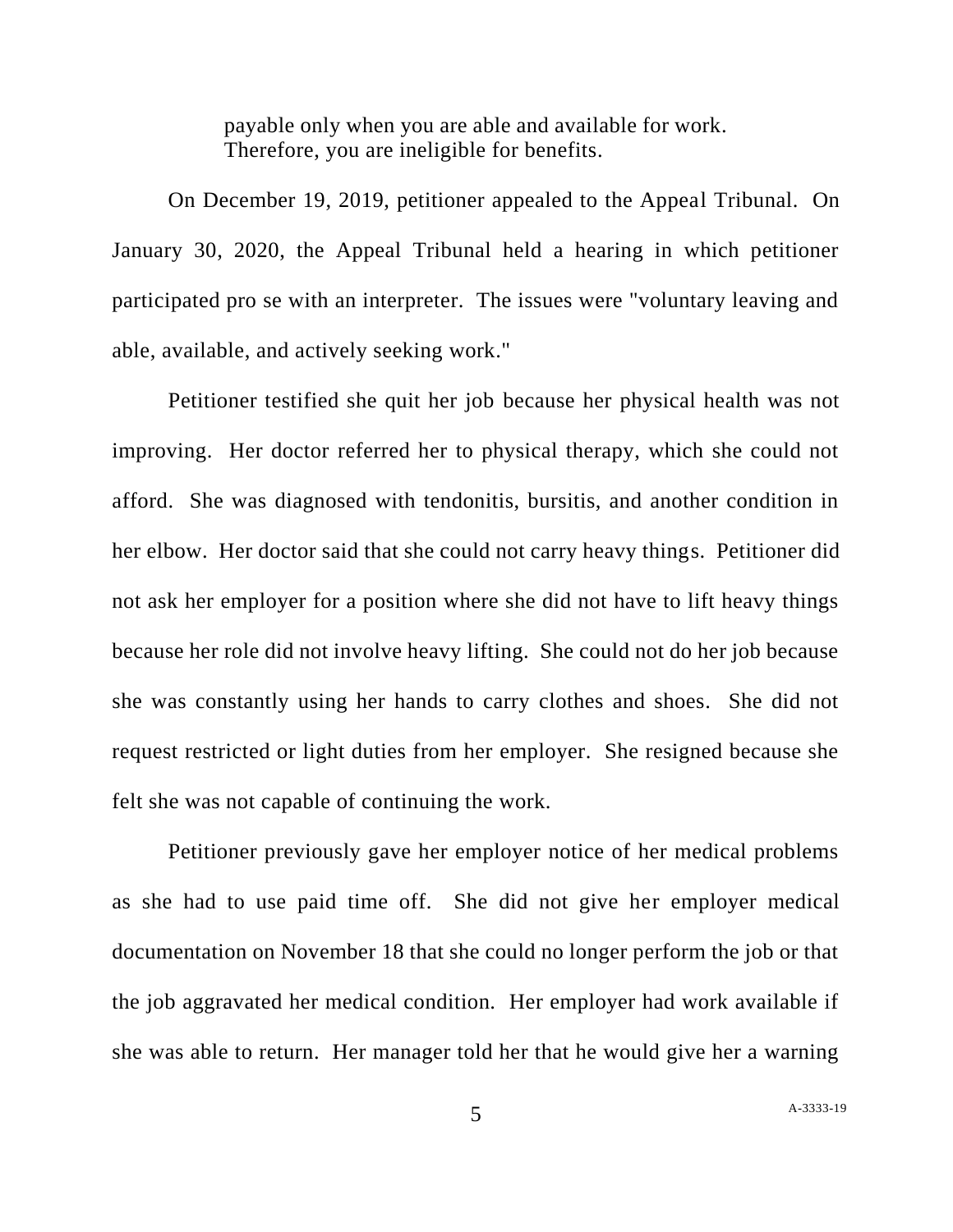for the time she missed work but did not threaten to fire her. Since she filed her unemployment claim on November 24, she had been looking for office work. She would also be starting school in March. She stated that nothing prevented her from starting work immediately.

The Appeal Tribunal affirmed the Division's decision on the basis of

N.J.S.A. 43:21-5 and N.J.A.C. 12:17-9.3. The Appeal Tribunal found:

[T]he claimant voluntarily left the job because she felt she was not capable of performing her work due to her medical condition. Evidence from the hearing revealed that the claimant was on an approved leave of absence due to her medical condition with a return to work date of [November 18, 2019]. . . . And, if the worker asserts that her health is the reason for leaving her job, she must present unequivocal medical evidence showing the infirmity was caused or aggravated by the duties of employment. . . . Although the claimant contended she provided the employer with medical documentation, evidence from the hearing revealed the documentation was provided in [September 2019], when the claimant began her leave of absence. There was no medical documentation provided to the employer that showed the claimant's medical condition was aggravated or caused by the work. Furthermore, the claimant did not request any accommodations from the employer prior to voluntarily leaving the job. Therefore, [t]he claimant is disqualified for benefits under N.J.S.A. 43:21-5(a) as of [November 17, 2019], as the claimant left work voluntarily without good cause attributable to such work.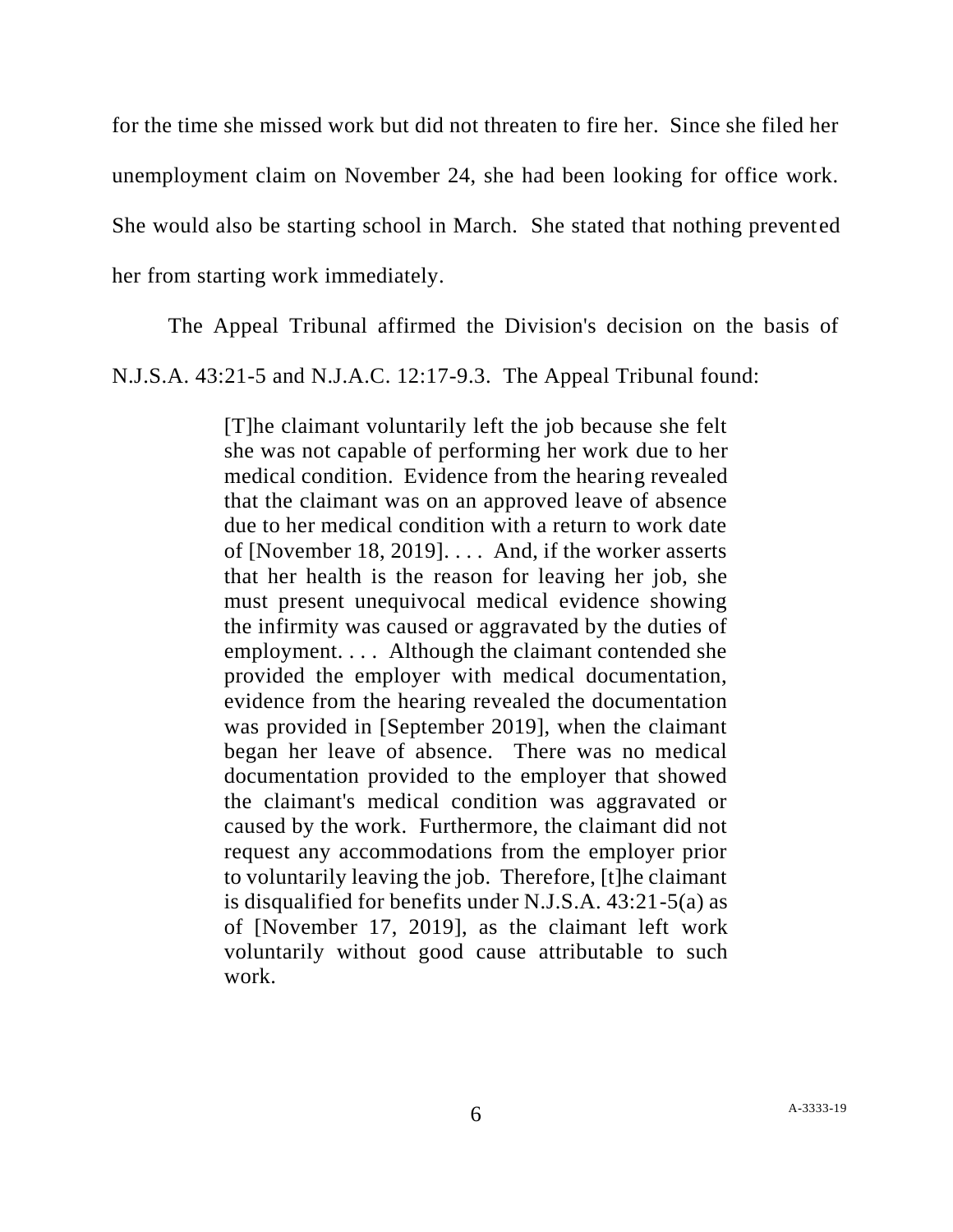In light of the indefinite disqualification imposed under N.J.S.A. 43:21-5(a), the matter of the claimant's availability is academic.

Petitioner appealed to the Board. The Board affirmed the Appeal Tribunal's decision. This appeal followed.

Our scope of review of the final decision of an administrative agency is limited. Brady v. Bd. of Review, 152 N.J. 197, 210 (1997). We will not disturb the ultimate determination of an agency unless shown that it was "arbitrary, capricious or unreasonable," ibid., or that it violated legislative policies expressed or implied in the act governing the agency or the findings on which the decision is based are not supported by the evidence, id. at 210-11. "Moreover, '[i]n reviewing the factual findings made in an unemployment compensation proceeding, the test is not whether an appellate court would come to the same conclusion if the original determination was its to make, but rather whether the factfinder could reasonably so conclude upon the proofs." Id. at 210 (quoting Charatan v. Bd. of Review, 200 N.J. Super. 74, 79 (App. Div. 1985)). Because petitioner challenges the Board's finding of fact, the Brady standard is applicable here.

New Jersey statute, N.J.S.A. 43:21-5(a), provides, in pertinent part:

An individual shall be disqualified for benefits:

7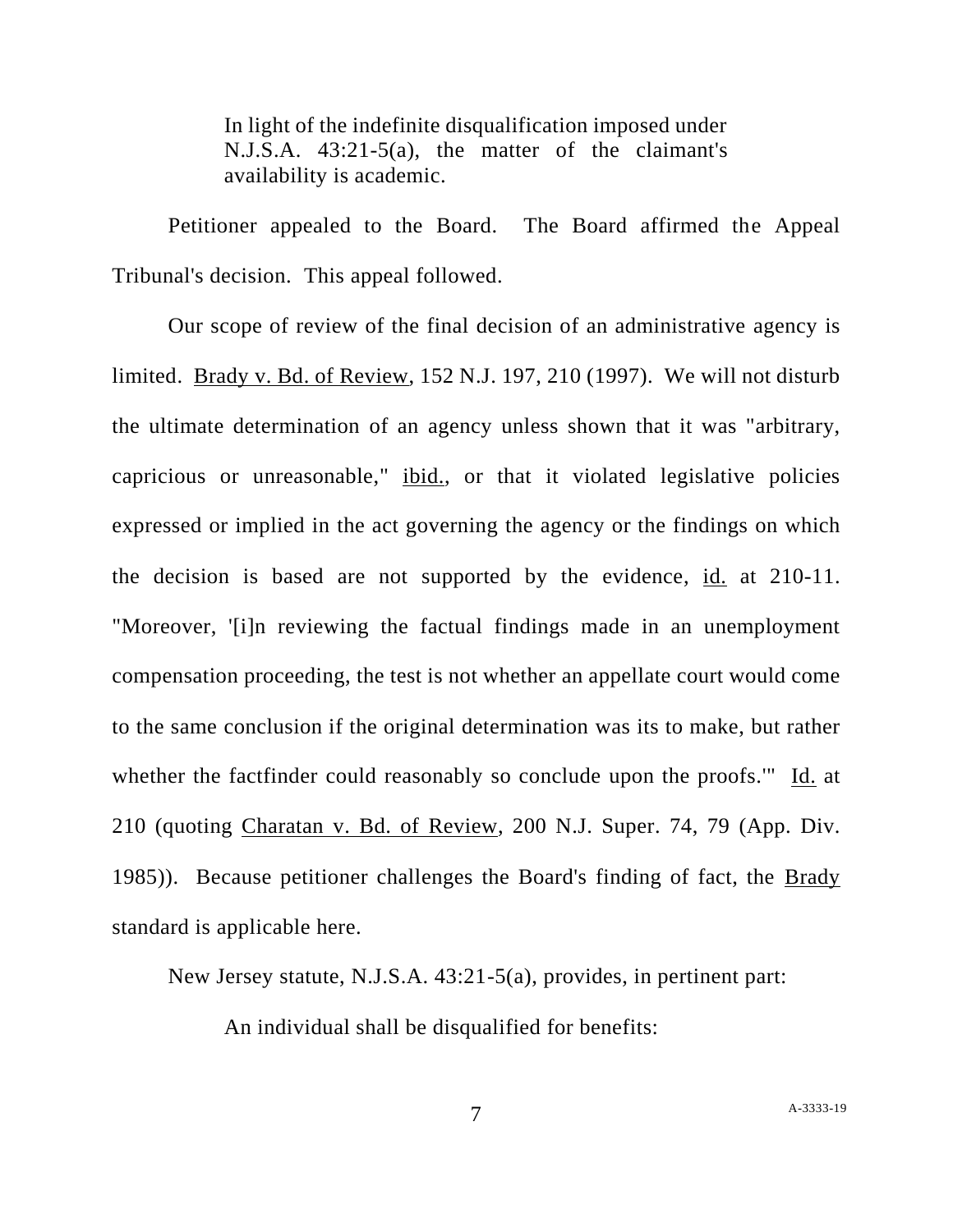(a) For the week in which the individual has left work voluntarily without good cause attributable to such work, and for each week thereafter until the individual becomes reemployed and works eight weeks in employment, which may include employment for the federal government, and has earned in employment at least ten times the individual's weekly benefit rate, as determined in each case. . . .

"The burden of proof is on the claimant to establish good cause attributable to such work for leaving." N.J.A.C. 12:17-9.1(c). "'[G]ood cause attributable to such work' means a reason related directly to the individual's employment, which was so compelling as to give the individual no choice but to leave the employment." N.J.A.C. 12:17-9.1(b). "An individual shall not be disqualified for benefits for voluntarily leaving work if he or she can establish that working conditions are so unsafe, unhealthful, or dangerous as to constitute good cause attributable to such work." N.J.A.C. 12:17-9.4. Leaving for personal reasons "however compelling" disqualifies an individual from benefits. Utley v. Bd. of Review, Dep't of Labor, 194 N.J. 534, 544 (2008).

An individual who voluntarily leaves their job for health or medical reasons may not be disqualified from unemployment benefits if they satisfy the requirements under N.J.A.C. 12:17-9.3.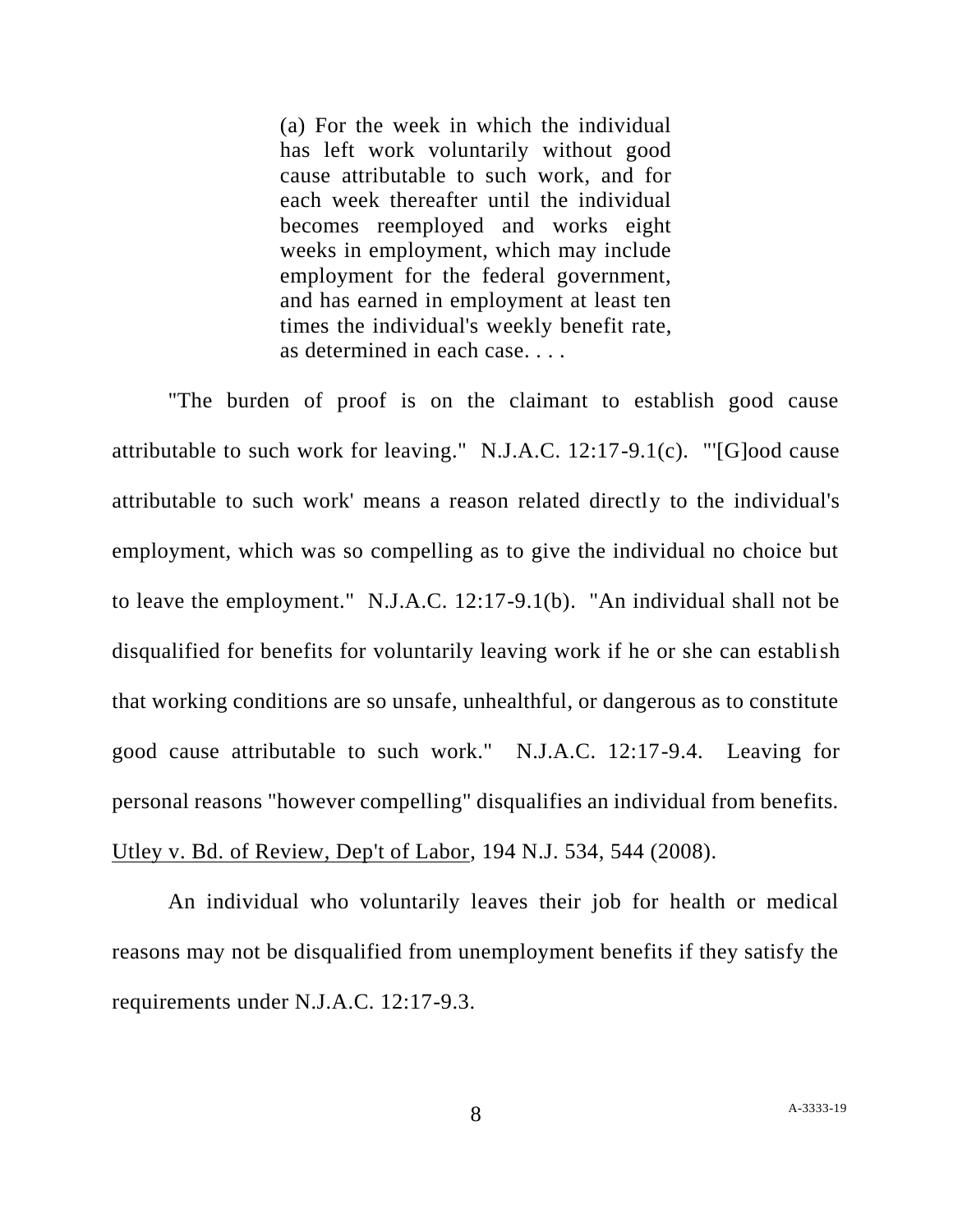(a) An individual who leaves work because of a disability which has a work-connected origin is not subject to disqualification for voluntarily leaving work, provided there was no other suitable work available which the individual could have performed within the limits of the disability.

(b) An individual who leaves a job due to a physical and/or mental condition or state of health which does not have a work-connected origin but is aggravated by working conditions will not be disqualified for benefits for voluntarily leaving work without good cause "attributable to such work," provided there was no other suitable work available which the individual could have performed within the limits of the disability. When a non-work connected physical and/or mental condition makes it necessary for an individual to leave work due to an inability to perform the job, the individual shall be disqualified for benefits for voluntarily leaving work.

(c) Notwithstanding (b) above, an individual who has been absent because of a personal illness or physical and/or mental condition shall not be subject to disqualification for voluntarily leaving work if the individual has made a reasonable effort to preserve his or her employment, but has still been terminated by the employer. A reasonable effort is evidenced by the employee's notification to the employer, requesting a leave of absence or having taken other steps to protect his or her employment.

(d) When an individual leaves work for health or medical reasons, medical certification shall be required to support a finding of good cause attributable to work.

[N.J.A.C. 12:17-9.3.]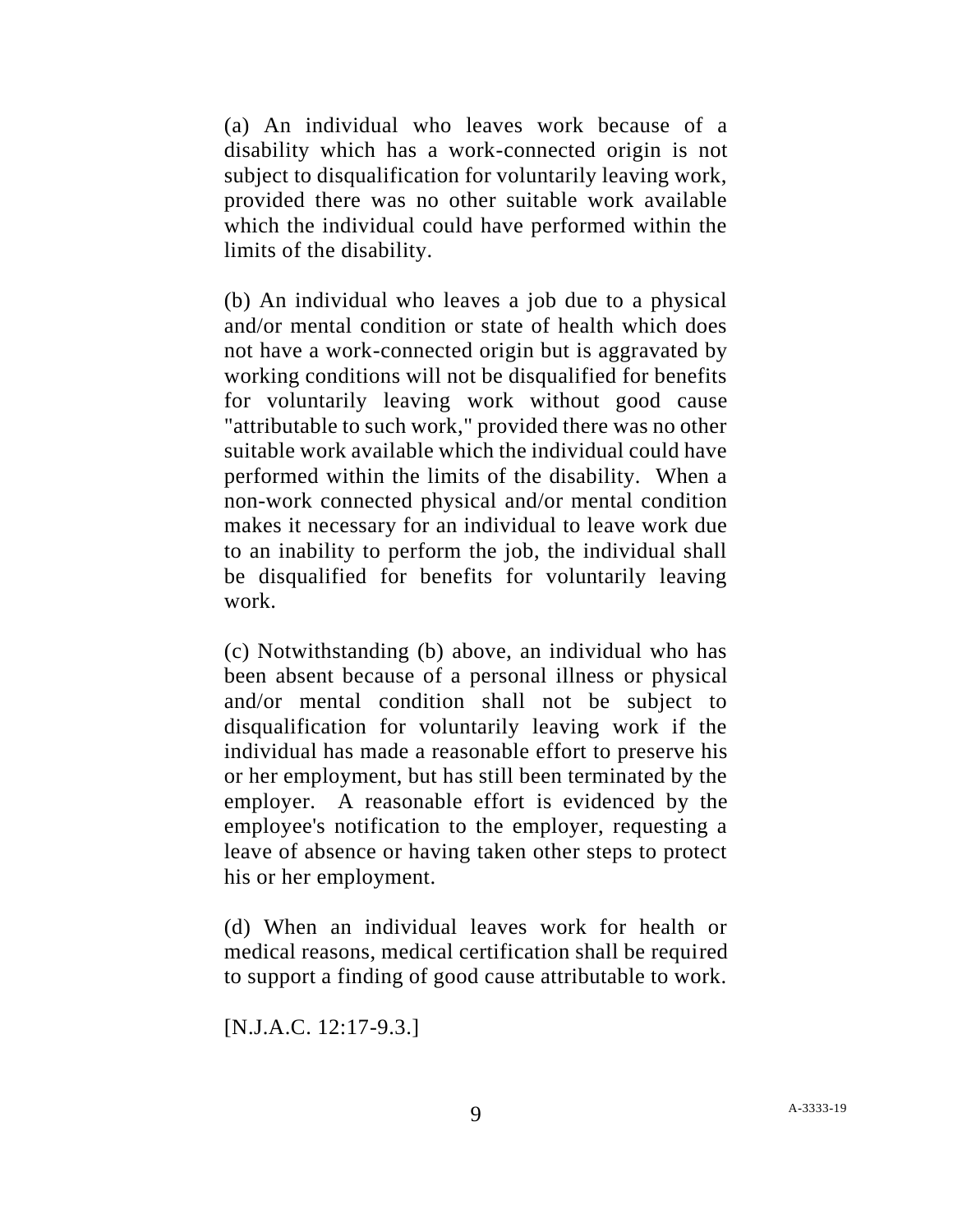An individual must show medical proof that their health condition was attributable to, or aggravated by, their work. See Wojcik v. Bd. of Review, 58 N.J. 341, 344 (1971).

In 1998, the Department of Labor adopted N.J.A.C.  $12:17-9.3.^2$  30 N.J.R. 2027(a) (June 1, 1998). Specifically interpreting N.J.A.C. 12:17-9.3(b), our Supreme Court in Ardan v. Board of Review rejected the Board's "global [requirement of] proof that the claimant notif[y] the employer of her medical condition, and request[] an accommodation." 231 N.J. 589, 605 (2018). The Court explained:

> We do not view N.J.A.C. 12:17-9.3(b) to generally impose a notice-and-inquiry requirement on every claimant who has departed her work because that work aggravated a medical condition. By its plain terms, the regulation defines what the claimant must prove: that there was "no other suitable work available which the individual could have performed within the limits of the disability." N.J.A.C. 12:17-9.3(b).

> Applied to a vast range of workplace settings, that standard calls for an individualized determination; it does not mandate in every case that the claimant demonstrate that she notified the employer of the

<sup>&</sup>lt;sup>2</sup> After Wojcik and before the Department of Labor adopted N.J.A.C. 12:17-9.3, we considered the medical proofs necessary for the petitioner to demonstrate that their jobs caused or aggravated a health condition, and that the causal connection led the petitioner to leave employment. See, e.g., Combs v. Bd. of Review, 269 N.J. Super. 616 (App. Div. 1994); Brown v. Bd. of Review, 117 N.J. Super. 399 (App. Div. 1971).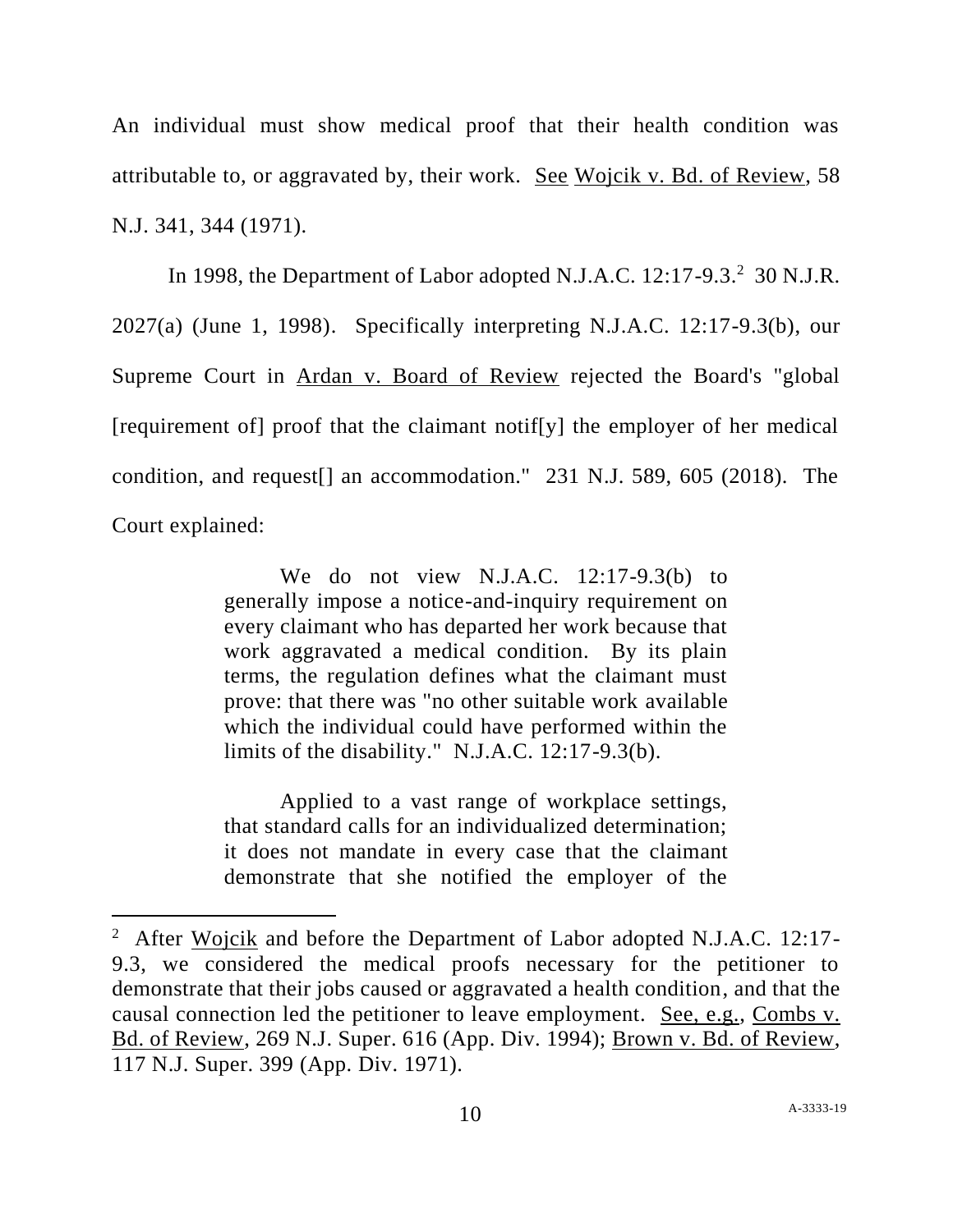medical condition and sought an alternative position that would accommodate that condition. In some cases, the claimant's medical proofs, combined with evidence of the physical demands of the former employment, the small size of the workplace, or other relevant factors, will be sufficient to satisfy the claimant's burden to demonstrate the unavailability of alternative "suitable work." In other circumstances, a claimant will not be in a position to meet that burden absent proof that she notified the employer and sought an accommodation prior to resigning from the job.

## [Ibid.]

Even if a petitioner need not prove notice to the employer and a request for accommodation, a petitioner must "still show[] that, at the time of the claimant's departure, either the employer had no position available that would accommodate the claimant's condition or the claimant would not have been assigned to any such position." Id. at 607. In that case, the Court concluded the petitioner did not meet this burden because "[n]othing in the record support[ed] [the petitioner]'s conclusory assertion that any effort to secure a reassignment to 'suitable work' at the Medical Center would have proven futile." Ibid.

Turning to this case, petitioner argues that the Board decision was arbitrary and capricious in concluding that she did not prove that she left her job for good cause attributable to the work. We disagree.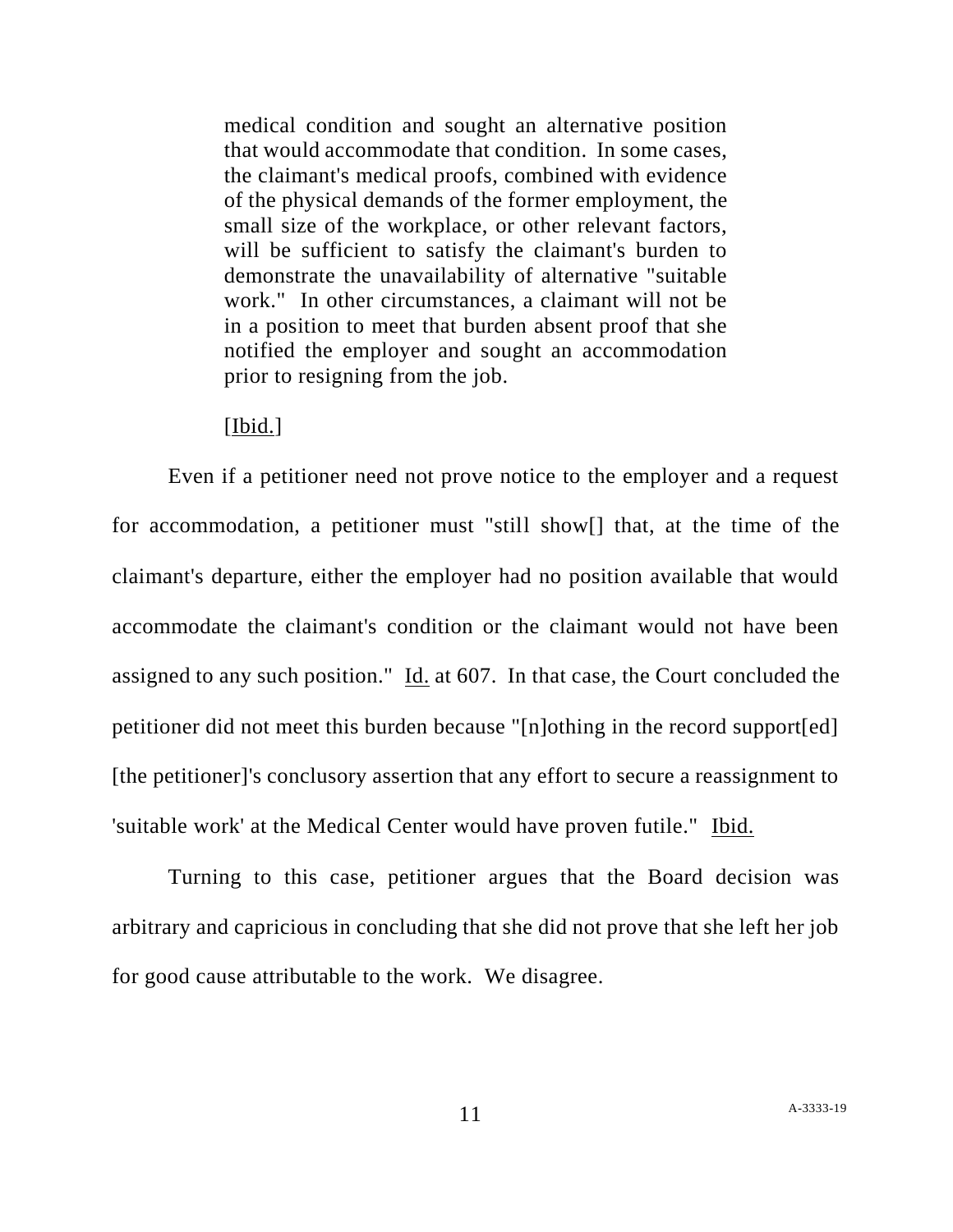First, petitioner did not demonstrate her health condition was caused by her then-current job, and did not claim that her employer had "no other suitable work available." N.J.A.C. 12:17-9.3(a). She argues that her first position at YNAP Corporation involved heavy manual labor that "ruined her ability to use her hands and her shoulders." But she did not argue before the administrative tribunal that her second position involving carrying lighter objects aggravated her conditions. Moreover, she testified that YNAP Corporation had work available if she wanted to return.

Second, petitioner did not demonstrate she had a non-work-connected condition aggravated by her working conditions, and a lack of other suitable work. N.J.A.C. 12:17-9.3(b).

Third, petitioner did not demonstrate she made "a reasonable effort to preserve . . . her employment, but has still been terminated by the employer." N.J.A.C. 12:17-9.3(c). While she took disability leave prior to resigning, she did not request any other accommodations or inform her employer that she could no longer perform the job or that the job aggravated her medical condition. Her employer did not fire or threaten to fire her.

Finally, petitioner did not provide a "medical certification . . . to support a finding of good cause attributable to work." N.J.A.C. 12:17-9.3(d). While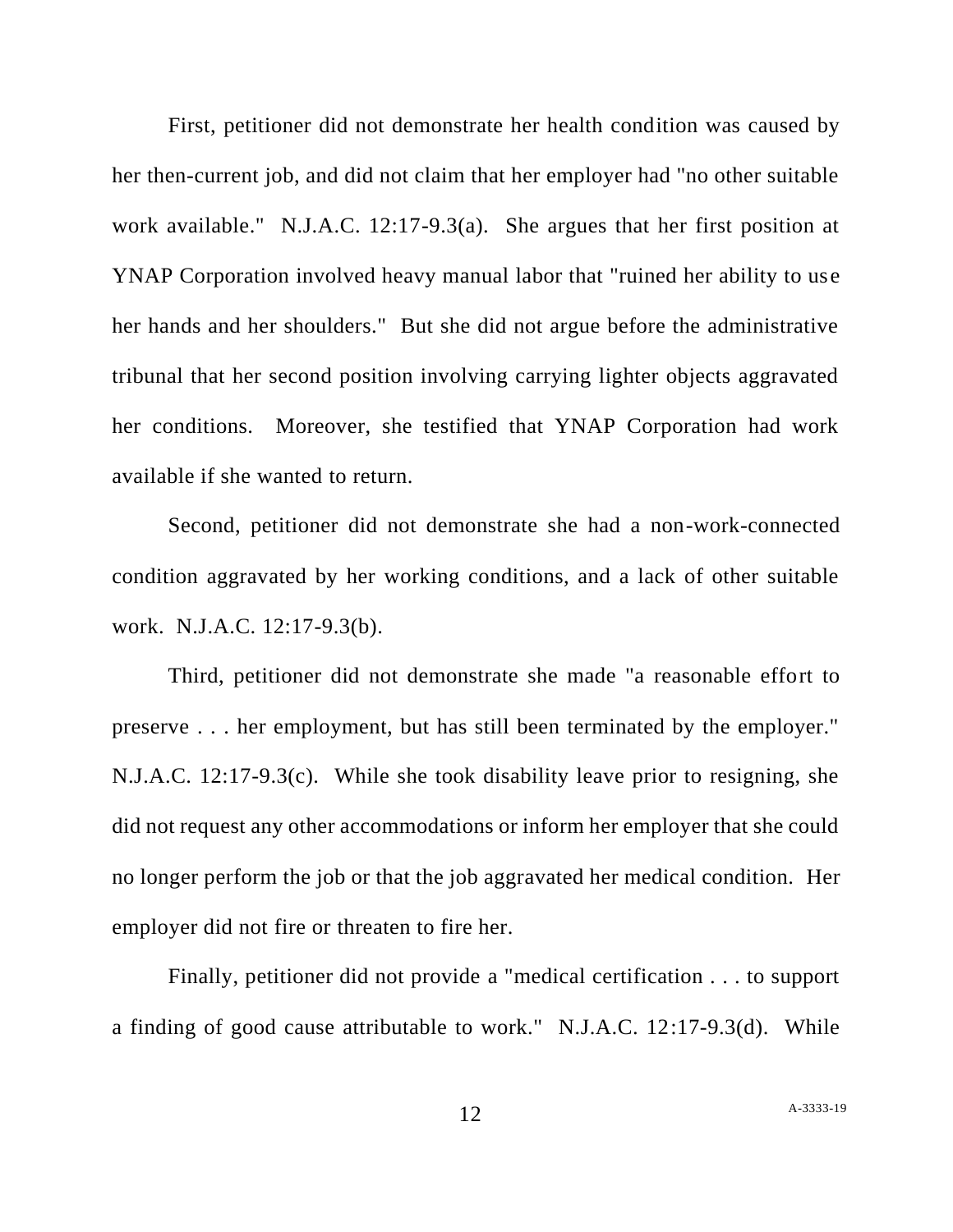petitioner's many years of manual labor could have caused or aggravated her conditions, she did not provide medical proofs demonstrating the causal connection between the work and her condition. While the record shows medical documentation that verifies her health conditions, the record does not show that her job caused or aggravated her health conditions in conformance with N.J.A.C. 12:17-9.3.

For example, petitioner's 2014 application for temporary disability benefits claimed she had "elbow pain due to lift[ing] heavy stuff, workplace." But her doctor did not certify that her disability was "[d]ue to an accident at work," "not related to his/her work," or "due to a condition which developed because of the work." In other words, her doctor did not give an opinion that her condition was or was not caused by her work. As another example, petitioner provided a doctor's note stating, "off work from [September 23, 2019] to [November 17, 2019] for medical reasons." Her doctor did not state that her "medical reasons" were caused or aggravated by her job. As a final example, in petitioner's 2019 application for temporary disability benefits, she stated "pain on right shoulder and elbow [from] lifting heavy objects and continue[d] use." But under the question, "Was this injury or illness caused by your job?" she checked the box "no." Moreover, petitioner's doctor did not state on her